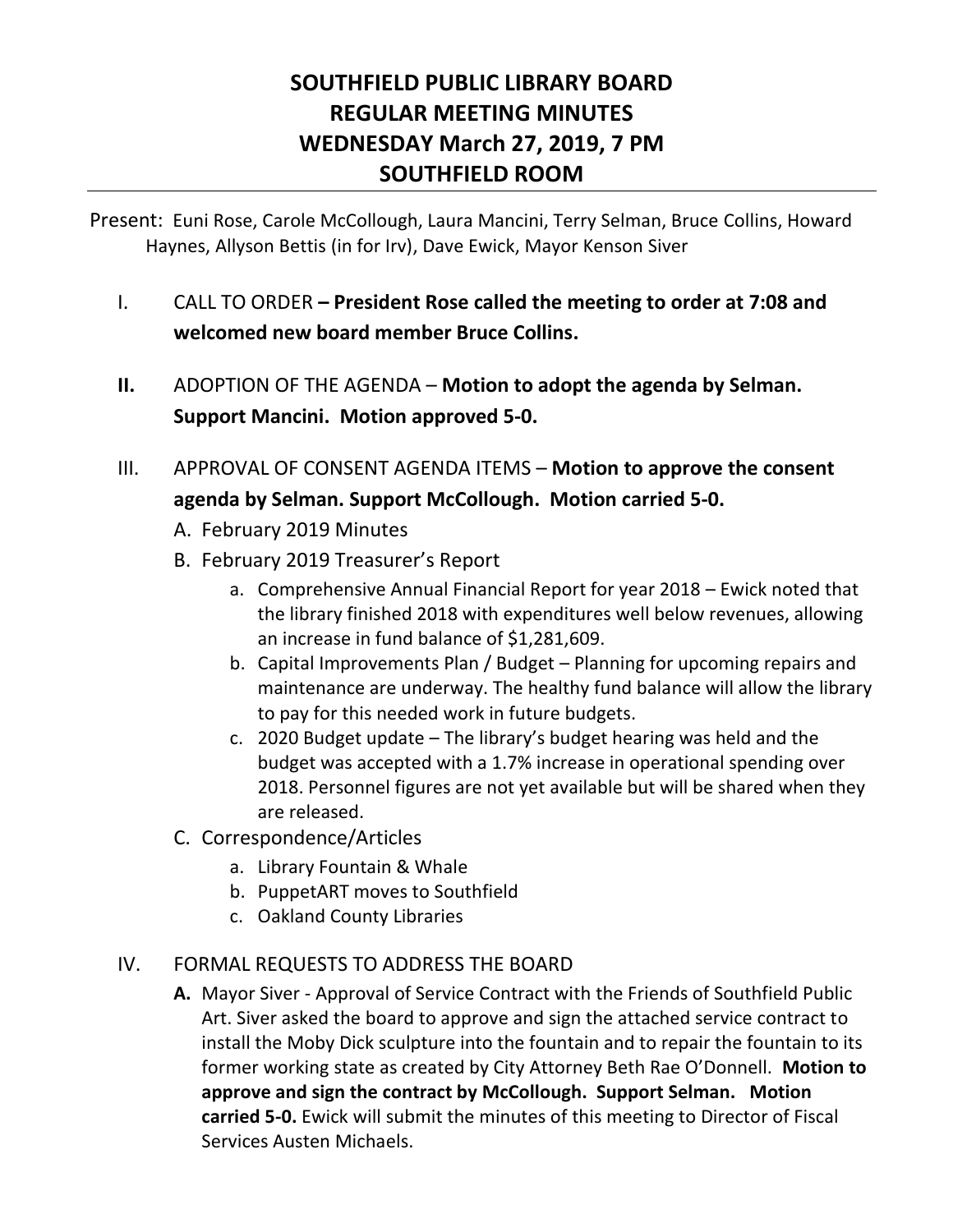Mayor Siver also asked about efforts to increase the amount of the contract with Lathrup Village. (Currently LV residents pay 1 mills vs. the 2.8 mills paid by Southfield residents). Ewick stated that he has been in contact with the City Administrator and Treasurer who indicated that they cannot increase their payment without increasing the millage rate. Ewick noted that only about 25% of Lathrup residents have library cards, which made Lathrup administration uncomfortable about trying to pass a millage increase. Siver noted that it is faulty logic to equate actual use to benefit. Ewick was instructed to review the contract and share it with the board at the next meeting. Board members expressed a desire to invite Lathrup's Mayor and Administrator to a coming board meeting to discuss options.

# V. REPORTS

Director's Report:

- **Battle of the Books** was another success with 31 teams signed up in the 4-5<sup>th</sup> grade Battle and XX in the Middle School Challenge! I have nothing but praise for our Youth Division. They hustle and work like a true team!
- **PuppetART! –** This month you will notice several programs involving PuppetART; a new resident of Southfield as of 2018. Plans are for them to be partners with us in many programs. (See article for more info).

**Vacation** – Dave will be on vacation March 30-April 8. Mary Beall is in charge.

### **Personnel:**

- Still hiring Part Time Sub Librarians & non-career people to prepare for expanding library hours.
- Technology Systems Administrator hiring is in process.
- Technology Techs waiting for HR to increase pay to 2 people in this position.
- We still await HR to increase the pay rate for replacing two interns who completed their internship with us.

#### **Building:**

- Elevator issues caused trouble with Elevator #1 for a few weeks. Waiting on parts.
- Capital Projects reviewing plans with Purchasing.
- Audio/Visual upgrade equipment ordered.
- HVAC cooling tower maintenance is moving through Purchasing
- Carpet the Youth Room is slated for carpet replacement.

#### **March Program Report:**

- 24 Making It! craft program from 1-4
- 25 Manic Maker Monday from 4-5
- **27 - Story of Sherwood Forest (Detroit) at 6:30**
- 30 Crazy Cat People Party –from 2-3

#### **April Program Report:**

- Fairytale Fete Week First week of April
	- o 1 st *PuppetART* Sleeping Beauty Puppet Show & Picnic at 6:45
	- o 3<sup>rd</sup> Fairytale Princess Story Time at 6:30
	- o 6 th *PuppetART* Puppetry Workshop at 2:00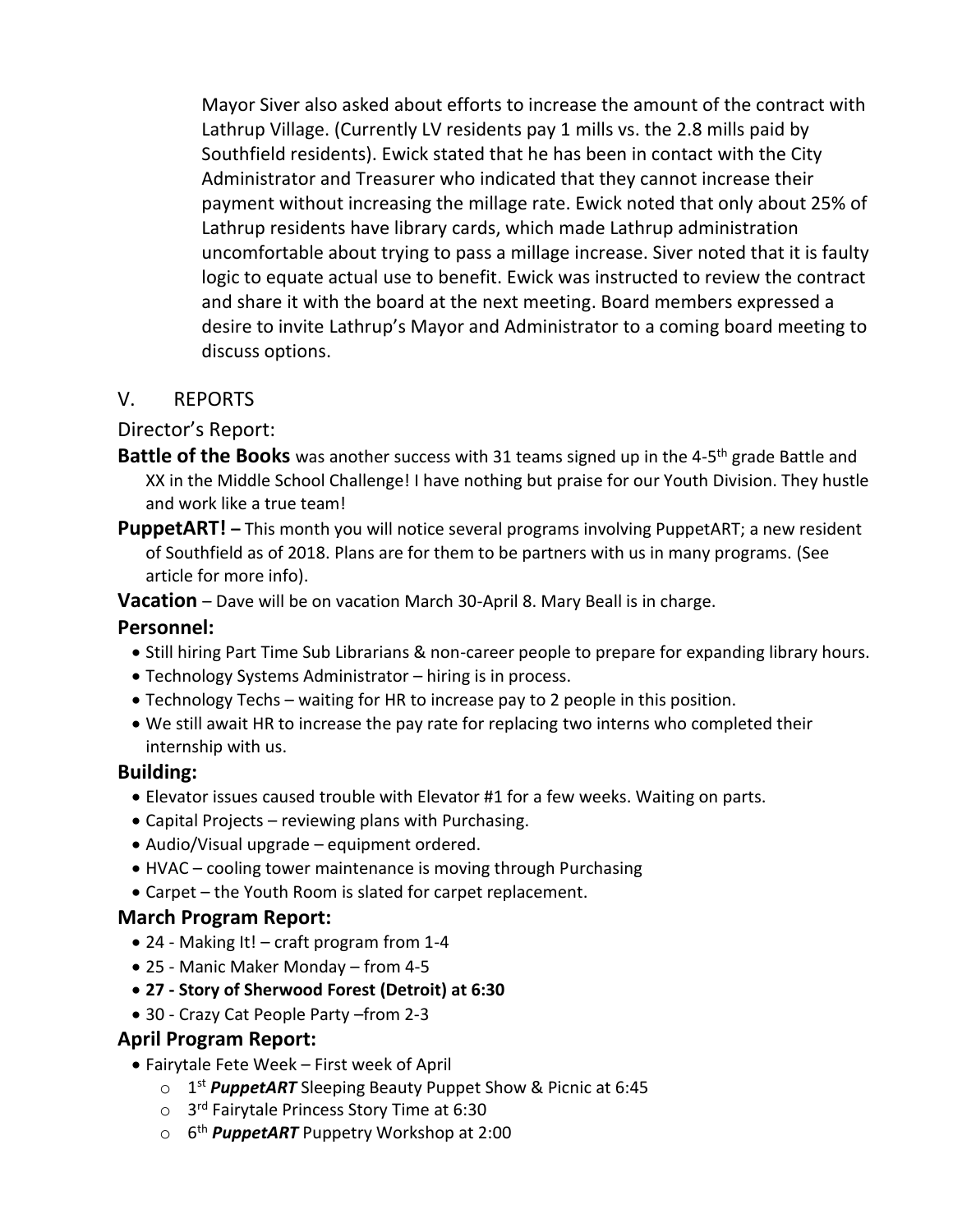- Story times continue in April each Tues & Thurs at 10 am
- Scratch Coding Club: April 10, 17 & 24 at 7 pm in the  $1<sup>st</sup>$  floor Lab
- Humanities group meets Thursdays at 1:00
- 2- Make the Most of Your Retirement & SS Funds at 1:00
- **2 & 3 – Everyone's Reading Kiss Carlo – meet author Adriana Trigiani! – 7:00**
- **3 – 12th Annual SPELL BOWL at 7 pm**
- 3 Urban Fiction Book Club: *If Beale St. Could Talk* by James Baldwin at 7:00
- 9 Internet Basics class at 10:00
- 10 Just Call Me Spaz: Growing up & Living with Epilepsy author David Standel 6:30
- $\bullet$  10 Tech Talk at 2:00
- 11 Senior Movie "*Won't You Be My Neighbor*" at 10:00
- 13 Back Pain (DMC sponsored program) 10:00
- 15 Teen Drop-In Volunteer Night at 7:00
- 16 Starting a Business at 10:00
- 17 Sleep Under Story time at 6:30
- **17 – JABAL with Madcat Midnight Blues Journey at 6:30**
- **18 – Ethics of Autonomous Vehicles (LTU sponsored program) at 6:00**
- 22 MARVELous Superhero Night at 7:00
- $\bullet$  24 Tech Talk at 7:00
- Children's Book Week Last week of April
	- o 29 Manic Maker Monday at 4:00
	- o 29 *PuppetART* Kolobok Puppet Show at 6:45
	- o May 1 Sleep Under Story Time at 6:30
	- o May 5 *PuppetART* Puppet Workshop at 2:00
- VI. BUSINESS
	- **B.** Director's Compensation Ewick shared a request that he be paid retroactively for car allowance that was supposed to be part of the managerial pay package but that was not paid due to a mistake in how his pay was set up. **Motion to pay David Ewick for unpaid past car allowance made by Selman. Support by McCollough. Motion carried 5-0.**
	- C. Rich Harwood Speaking Tour Nationally known civility speaker Harwood is touring the country. Speaking fees are \$10,000 plus expenses. Ewick asked if this is a program the library should seek to bring to Southfield. It would require seeking grants or sponsorships in addition to library funding. After discussion, Ewick was directed to see if any Southfield organizations such as the League of Women Voters, political clubs, colleges, etc. would be interested in partnering financially. It was felt that Mr. Harwood is not a known individual to our community so such a program might not be well attended. Ewick will research ways to generate an audience as well.
	- **D.** Blue Cross Commercial BCBS has asked to shoot portions of a local ad in the Tower Lobby, meeting room hall and a study room on April 3 in exchange for a \$500 fee to library. **The board approved this by consensus.**

 Mayor Siver asked to speak and brought up his feeling that the Board should revisit the policy of not allowing "for profit" groups to rent the meeting room &